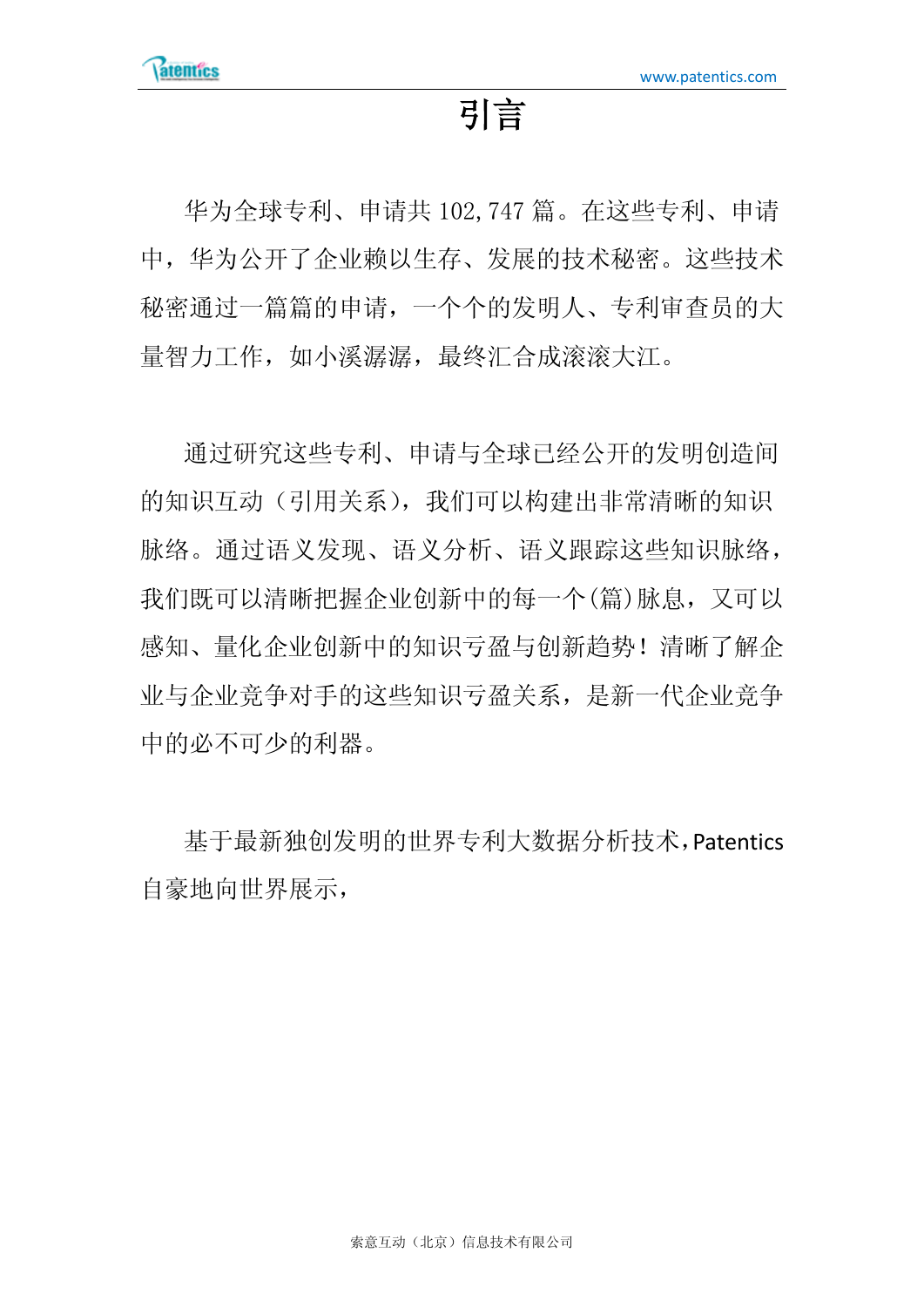

## 华为全球引用-被引用分析

-大数据分析华为全球与全球专利知识互动

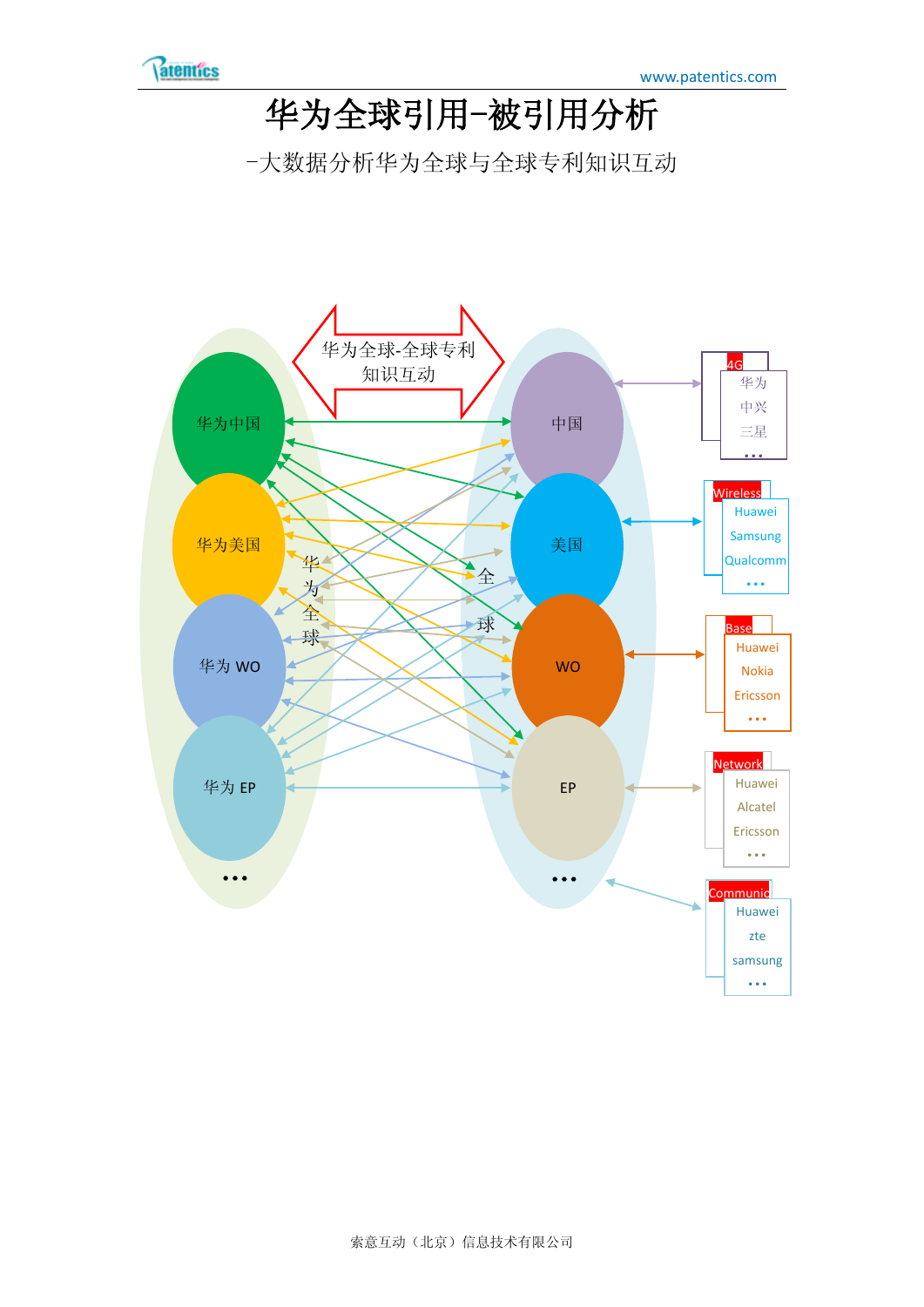

| 华为全球专利申请引用全球及被华为引用的各国 top10 申请人 |  |             |           |        |                 |        |
|---------------------------------|--|-------------|-----------|--------|-----------------|--------|
|                                 |  |             |           |        | 华为              | 13,330 |
|                                 |  |             |           |        | 中兴通讯            | 4,857  |
|                                 |  |             |           |        | 三星电子            | 1,411  |
|                                 |  |             | 中国专利      |        | 爱立信             | 1,029  |
|                                 |  |             | 申请与授权     |        | 诺基亚             | 1,006  |
| 华为                              |  |             | 被华为引用     | 46,025 | 阿尔卡特朗讯          | 868    |
|                                 |  |             | and db/cn |        | 大唐电信科技          | 844    |
| 全球                              |  |             |           |        | lg 电子           | 703    |
|                                 |  |             |           |        | 松下电工            | 657    |
| 专利                              |  | 全球          |           |        | 杭州华为三康          | 653    |
|                                 |  |             |           |        | samsung         | 1,847  |
| 申请                              |  | 108,725     |           |        | nokia           | 1,663  |
|                                 |  |             | 美国专利      |        | alcatel lucent  | 1,610  |
| 与                               |  | 篇           | 申请与授权     |        | huawei          | 1,584  |
|                                 |  |             | 被华为引用     | 42,764 | ibm             | 1,306  |
| 授权                              |  | 专利          |           |        | ericsson        | 1,301  |
|                                 |  |             | and db/us |        | cisco           | 1,244  |
| 共                               |  | 申请          |           |        | qualcomm        | 975    |
|                                 |  |             |           |        | fujitsu         | 950    |
| 102,747                         |  | 与           |           |        | nortel networks | 894    |
|                                 |  |             |           |        | ericsson        | 1,303  |
| 篇                               |  | 授权          |           |        | nokia           | 1,191  |
| ann/华为                          |  |             | WO 专利     |        | huawei          | 738    |
| anddb/all                       |  | 被           | 申请与授权     | 11,180 | qualcomm        | 531    |
|                                 |  |             | 被华为引用     |        | samsung         | 385    |
| 其中有                             |  | 华为          |           |        | siemens         | 350    |
|                                 |  |             | and db/wo |        | lg              | 337    |
| 40,656                          |  | 引用          |           |        | motorola        | 333    |
|                                 |  |             |           |        | panasonic       | 322    |
| 篇                               |  |             |           |        | philips         | 281    |
| 引用                              |  | $ $ and $ $ |           |        | alcatel lucent  | 661    |
|                                 |  | g/cite-d    |           |        | huawei          | 329    |
| $p:ann/\nmid \nmid$             |  |             | EP 专利     |        | samsung         | 296    |
| 为 and                           |  |             | 申请与授权     |        | nokia           | 211    |
| db/all and                      |  |             | 被华为引用     | 4,621  | panasonic       | 197    |
| g/cite-s                        |  |             |           |        | siemens         | 190    |
|                                 |  |             | and db/ep |        | <b>Ntt</b>      | 177    |
|                                 |  |             |           |        | nec             | 175    |
|                                 |  |             |           |        | fujitsu         | 130    |
|                                 |  |             |           |        | ericsson        | 121    |
|                                 |  |             |           |        |                 |        |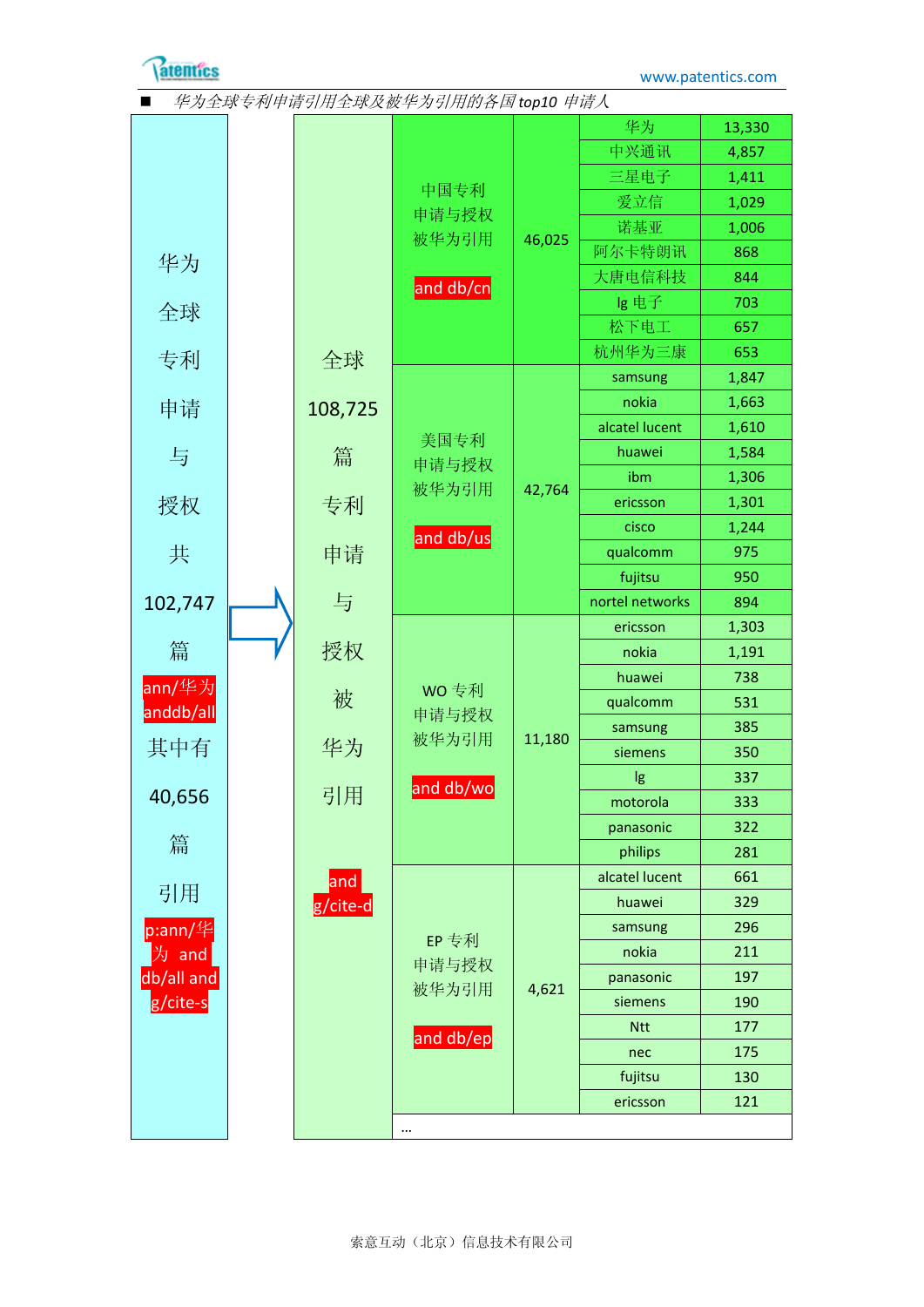

## ■ 华为全球专利申请被全球引用及引用华为的各国 top10 申请人 华为 全球 专利 申请 与 授权 共 [102,747](http://www.patentics.com/searchcn.htm?sq=ann/华为%20and%20db/all) [篇](http://www.patentics.com/searchcn.htm?sq=ann/华为%20and%20db/all) ann/[华为](http://www.patentics.com/searchcn.htm?sq=ann/华为%20and%20db/all) [and db/all](http://www.patentics.com/searchcn.htm?sq=ann/华为%20and%20db/all) 其中有 [27,967](http://www.patentics.com/searchcn.htm?sq=p:ann/华为%20and%20db/all%20and%20g/ref-d) [篇](http://www.patentics.com/searchcn.htm?sq=p:ann/华为%20and%20db/all%20and%20g/ref-d) [被引用](http://www.patentics.com/searchcn.htm?sq=p:ann/华为%20and%20db/all%20and%20g/ref-d) [p:ann/](http://www.patentics.com/searchcn.htm?sq=p:ann/华为%20and%20db/all%20and%20g/ref-d)华 为 [and](http://www.patentics.com/searchcn.htm?sq=p:ann/华为%20and%20db/all%20and%20g/ref-d)  [db/all and](http://www.patentics.com/searchcn.htm?sq=p:ann/华为%20and%20db/all%20and%20g/ref-d)  [g/ref-d](http://www.patentics.com/searchcn.htm?sq=p:ann/华为%20and%20db/all%20and%20g/ref-d) [全球](http://www.patentics.com/searchcn.htm?sq=p:ann/华为%20and%20db/all%20and%20g/ref-s) [61,465](http://www.patentics.com/searchcn.htm?sq=p:ann/华为%20and%20db/all%20and%20g/ref-s) [篇](http://www.patentics.com/searchcn.htm?sq=p:ann/华为%20and%20db/all%20and%20g/ref-s) [专利](http://www.patentics.com/searchcn.htm?sq=p:ann/华为%20and%20db/all%20and%20g/ref-s) [申请](http://www.patentics.com/searchcn.htm?sq=p:ann/华为%20and%20db/all%20and%20g/ref-s) [与](http://www.patentics.com/searchcn.htm?sq=p:ann/华为%20and%20db/all%20and%20g/ref-s) [授权](http://www.patentics.com/searchcn.htm?sq=p:ann/华为%20and%20db/all%20and%20g/ref-s) [引用](http://www.patentics.com/searchcn.htm?sq=p:ann/华为%20and%20db/all%20and%20g/ref-s) [华为](http://www.patentics.com/searchcn.htm?sq=p:ann/华为%20and%20db/all%20and%20g/ref-s) and [g/ref-s](http://www.patentics.com/searchcn.htm?sq=p:ann/华为%20and%20db/all%20and%20g/ref-s) [中国专利](http://www.patentics.com/searchcn.htm?sq=p:ann/华为%20and%20db/all%20and%20g/ref-s%20and%20db/cn) [申请与授权](http://www.patentics.com/searchcn.htm?sq=p:ann/华为%20and%20db/all%20and%20g/ref-s%20and%20db/cn) [引用华为](http://www.patentics.com/searchcn.htm?sq=p:ann/华为%20and%20db/all%20and%20g/ref-s%20and%20db/cn) [and db/cn](http://www.patentics.com/searchcn.htm?sq=p:ann/华为%20and%20db/all%20and%20g/ref-s%20and%20db/cn) [31,949](http://www.patentics.com/searchcn.htm?sq=p:ann/华为%20and%20db/all%20and%20g/ref-s%20and%20db/cn) [华为](http://www.patentics.com/searchcn.htm?sq=P:ANN/华为%20AND%20DB/ALL%20AND%20G/REF-S%20AND%20DB/CN%20and%20ann/华为) | [9,496](http://www.patentics.com/searchcn.htm?sq=P:ANN/华为%20AND%20DB/ALL%20AND%20G/REF-S%20AND%20DB/CN%20and%20ann/华为) [中兴通讯](http://www.patentics.com/searchcn.htm?sq=P:ANN/华为%20AND%20DB/ALL%20AND%20G/REF-S%20AND%20DB/CN%20and%20ann/中兴通讯) | [6,648](http://www.patentics.com/searchcn.htm?sq=P:ANN/华为%20AND%20DB/ALL%20AND%20G/REF-S%20AND%20DB/CN%20and%20ann/中兴通讯) [大唐电信科技](http://www.patentics.com/searchcn.htm?sq=P:ANN/华为%20AND%20DB/ALL%20AND%20G/REF-S%20AND%20DB/CN%20and%20ann/大唐电信科技) | [1,120](http://www.patentics.com/searchcn.htm?sq=P:ANN/华为%20AND%20DB/ALL%20AND%20G/REF-S%20AND%20DB/CN%20and%20ann/大唐电信科技) 杭州华为三康 | [933](http://www.patentics.com/searchcn.htm?sq=P:ANN/华为%20AND%20DB/ALL%20AND%20G/REF-S%20AND%20DB/CN%20and%20ann/杭州华为三康) 中国移动通信 | [921](http://www.patentics.com/searchcn.htm?sq=P:ANN/华为%20AND%20DB/ALL%20AND%20G/REF-S%20AND%20DB/CN%20and%20ann/中国移动通信) 中国科学院 | [304](http://www.patentics.com/searchcn.htm?sq=P:ANN/华为%20AND%20DB/ALL%20AND%20G/REF-S%20AND%20DB/CN%20and%20ann/中国科学院) 福建星网锐捷网络 | [289](http://www.patentics.com/searchcn.htm?sq=P:ANN/华为%20AND%20DB/ALL%20AND%20G/REF-S%20AND%20DB/CN%20and%20ann/福建星网锐捷网络) 阿尔卡特朗讯 [274](http://www.patentics.com/searchcn.htm?sq=P:ANN/华为%20AND%20DB/ALL%20AND%20G/REF-S%20AND%20DB/CN%20and%20ann/阿尔卡特朗讯) 北京邮电大学 | [273](http://www.patentics.com/searchcn.htm?sq=P:ANN/华为%20AND%20DB/ALL%20AND%20G/REF-S%20AND%20DB/CN%20and%20ann/北京邮电大学) 中国电信 | [245](http://www.patentics.com/searchcn.htm?sq=P:ANN/华为%20AND%20DB/ALL%20AND%20G/REF-S%20AND%20DB/CN%20and%20ann/中国电信) [美国专利](http://www.patentics.com/searchcn.htm?sq=p:ann/华为%20and%20db/all%20and%20g/ref-s%20and%20db/us) [申请与授权](http://www.patentics.com/searchcn.htm?sq=p:ann/华为%20and%20db/all%20and%20g/ref-s%20and%20db/us) [引用华为](http://www.patentics.com/searchcn.htm?sq=p:ann/华为%20and%20db/all%20and%20g/ref-s%20and%20db/us) [and db/us](http://www.patentics.com/searchcn.htm?sq=p:ann/华为%20and%20db/all%20and%20g/ref-s%20and%20db/us) [11,778](http://www.patentics.com/searchcn.htm?sq=p:ann/华为%20and%20db/all%20and%20g/ref-s%20and%20db/us) huawei [2,875](http://www.patentics.com/searchcn.htm?sq=P:ANN/华为%20AND%20DB/ALL%20AND%20G/REF-S%20AND%20DB/US%20and%20ann/huawei) qualcomm | [572](http://www.patentics.com/searchcn.htm?sq=P:ANN/华为%20AND%20DB/ALL%20AND%20G/REF-S%20AND%20DB/US%20and%20ann/qualcomm) zte | [508](http://www.patentics.com/searchcn.htm?sq=P:ANN/华为%20AND%20DB/ALL%20AND%20G/REF-S%20AND%20DB/US%20and%20ann/zte)  $\lg$  [399](http://www.patentics.com/searchcn.htm?sq=P:ANN/华为%20AND%20DB/ALL%20AND%20G/REF-S%20AND%20DB/US%20and%20ann/lg) ericsson | [397](http://www.patentics.com/searchcn.htm?sq=P:ANN/华为%20AND%20DB/ALL%20AND%20G/REF-S%20AND%20DB/US%20and%20ann/ericsson)  $cisco$  [329](http://www.patentics.com/searchcn.htm?sq=P:ANN/华为%20AND%20DB/ALL%20AND%20G/REF-S%20AND%20DB/US%20and%20ann/cisco) samsung | [288](http://www.patentics.com/searchcn.htm?sq=P:ANN/华为%20AND%20DB/ALL%20AND%20G/REF-S%20AND%20DB/US%20and%20ann/samsung)  $i$ bm  $\vert$  [257](http://www.patentics.com/searchcn.htm?sq=P:ANN/华为%20AND%20DB/ALL%20AND%20G/REF-S%20AND%20DB/US%20and%20ann/ibm) alcatel lucent | [251](http://www.patentics.com/searchcn.htm?sq=P:ANN/华为%20AND%20DB/ALL%20AND%20G/REF-S%20AND%20DB/US%20and%20ann/alcatel%20lucent) microsoft [218](http://www.patentics.com/searchcn.htm?sq=P:ANN/华为%20AND%20DB/ALL%20AND%20G/REF-S%20AND%20DB/US%20and%20ann/microsoft) WO [专利](http://www.patentics.com/searchcn.htm?sq=p:ann/华为%20and%20db/all%20and%20g/ref-s%20and%20db/wo) [申请与授权](http://www.patentics.com/searchcn.htm?sq=p:ann/华为%20and%20db/all%20and%20g/ref-s%20and%20db/wo) [引用华为](http://www.patentics.com/searchcn.htm?sq=p:ann/华为%20and%20db/all%20and%20g/ref-s%20and%20db/wo) [and db/wo](http://www.patentics.com/searchcn.htm?sq=p:ann/华为%20and%20db/all%20and%20g/ref-s%20and%20db/wo) [16,398](http://www.patentics.com/searchcn.htm?sq=p:ann/华为%20and%20db/all%20and%20g/ref-s%20and%20db/wo) huawei [7,862](http://www.patentics.com/searchcn.htm?sq=P:ANN/华为%20AND%20DB/ALL%20AND%20G/REF-S%20AND%20DB/WO%20and%20ann/huawei) zte | [4,808](http://www.patentics.com/searchcn.htm?sq=P:ANN/华为%20AND%20DB/ALL%20AND%20G/REF-S%20AND%20DB/WO%20and%20ann/zte) ericsson | [411](http://www.patentics.com/searchcn.htm?sq=P:ANN/华为%20AND%20DB/ALL%20AND%20G/REF-S%20AND%20DB/WO%20and%20ann/ericsson) alcatel lucent | [337](http://www.patentics.com/searchcn.htm?sq=P:ANN/华为%20AND%20DB/ALL%20AND%20G/REF-S%20AND%20DB/WO%20and%20ann/alcatel%20lucent) nokia [228](http://www.patentics.com/searchcn.htm?sq=P:ANN/华为%20AND%20DB/ALL%20AND%20G/REF-S%20AND%20DB/WO%20and%20ann/nokia) qualcomm | [141](http://www.patentics.com/searchcn.htm?sq=P:ANN/华为%20AND%20DB/ALL%20AND%20G/REF-S%20AND%20DB/WO%20and%20ann/qualcomm) tencent [131](http://www.patentics.com/searchcn.htm?sq=P:ANN/华为%20AND%20DB/ALL%20AND%20G/REF-S%20AND%20DB/WO%20and%20ann/tencent) china academy of telecomm tech [129](http://www.patentics.com/searchcn.htm?sq=P:ANN/华为%20AND%20DB/ALL%20AND%20G/REF-S%20AND%20DB/WO%20and%20ann/china%20academy%20of%20telecomm%20tech) datang mobile comm equip [115](http://www.patentics.com/searchcn.htm?sq=P:ANN/华为%20AND%20DB/ALL%20AND%20G/REF-S%20AND%20DB/WO%20and%20ann/datang%20mobile%20comm%20equip) zongzaifeng | [114](http://www.patentics.com/searchcn.htm?sq=P:ANN/华为%20AND%20DB/ALL%20AND%20G/REF-S%20AND%20DB/WO%20and%20ann/zong%20zaifeng) EP [专利](http://www.patentics.com/searchcn.htm?sq=p:ann/华为%20and%20db/all%20and%20g/ref-s%20and%20db/ep) [申请与授权](http://www.patentics.com/searchcn.htm?sq=p:ann/华为%20and%20db/all%20and%20g/ref-s%20and%20db/ep) [引用华为](http://www.patentics.com/searchcn.htm?sq=p:ann/华为%20and%20db/all%20and%20g/ref-s%20and%20db/ep) [and db/ep](http://www.patentics.com/searchcn.htm?sq=p:ann/华为%20and%20db/all%20and%20g/ref-s%20and%20db/ep) [1,214](http://www.patentics.com/searchcn.htm?sq=p:ann/华为%20and%20db/all%20and%20g/ref-s%20and%20db/ep) huawei | [498](http://www.patentics.com/searchcn.htm?sq=P:ANN/华为%20AND%20DB/ALL%20AND%20G/REF-S%20AND%20DB/EP%20and%20ann/huawei) alcatel lucent | [104](http://www.patentics.com/searchcn.htm?sq=P:ANN/华为%20AND%20DB/ALL%20AND%20G/REF-S%20AND%20DB/EP%20and%20ann/alcatel%20lucent) zte [52](http://www.patentics.com/searchcn.htm?sq=P:ANN/华为%20AND%20DB/ALL%20AND%20G/REF-S%20AND%20DB/EP%20and%20ann/zte) ericsson | [37](http://www.patentics.com/searchcn.htm?sq=P:ANN/华为%20AND%20DB/ALL%20AND%20G/REF-S%20AND%20DB/EP%20and%20ann/ericsson) research in motion | [34](http://www.patentics.com/searchcn.htm?sq=P:ANN/华为%20AND%20DB/ALL%20AND%20G/REF-S%20AND%20DB/EP%20and%20ann/research%20in%20motion) nokia [33](http://www.patentics.com/searchcn.htm?sq=P:ANN/华为%20AND%20DB/ALL%20AND%20G/REF-S%20AND%20DB/EP%20and%20ann/nokia) samsung | [28](http://www.patentics.com/searchcn.htm?sq=P:ANN/华为%20AND%20DB/ALL%20AND%20G/REF-S%20AND%20DB/EP%20and%20ann/samsung) fujitsu | [24](http://www.patentics.com/searchcn.htm?sq=P:ANN/华为%20AND%20DB/ALL%20AND%20G/REF-S%20AND%20DB/EP%20and%20ann/fujitsu) htc  $\vert$  [23](http://www.patentics.com/searchcn.htm?sq=P:ANN/华为%20AND%20DB/ALL%20AND%20G/REF-S%20AND%20DB/EP%20and%20ann/htc) ntt [21](http://www.patentics.com/searchcn.htm?sq=P:ANN/华为%20AND%20DB/ALL%20AND%20G/REF-S%20AND%20DB/EP%20and%20ann/ntt) …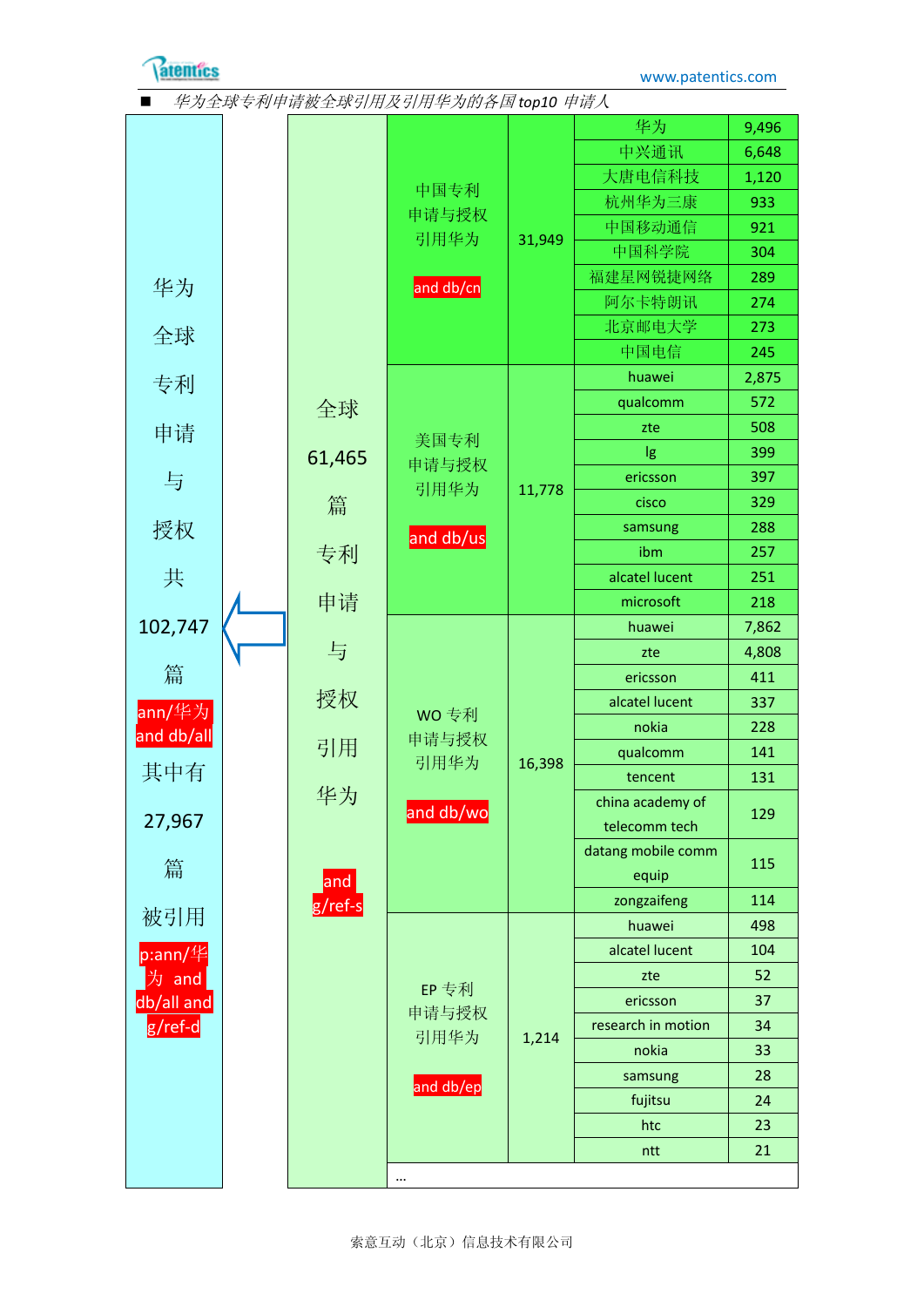

|  | 华为中国被全球专利申请引用及引用华为中国的各国 top10 申请人 |
|--|-----------------------------------|
|--|-----------------------------------|

|                                           |  |         |               |        | 华为                        | 9,398                              |
|-------------------------------------------|--|---------|---------------|--------|---------------------------|------------------------------------|
|                                           |  |         |               |        | 中兴通讯                      | 6,574                              |
|                                           |  |         |               |        | 大唐电信科技                    | 1,093                              |
|                                           |  |         | 中国专利<br>申请与授权 |        | 杭州华为三康                    | 920                                |
|                                           |  |         |               |        | 中国移动通信                    | 911                                |
| 华为                                        |  |         | 引用华为中国        | 31,358 | 中国科学院                     | 300                                |
|                                           |  |         | and db/cn     |        | 福建星网锐捷网络                  | 282                                |
| 中国                                        |  |         |               |        | 阿尔卡特朗讯                    | 272                                |
|                                           |  |         |               |        | 北京邮电大学                    | 263                                |
| 专利                                        |  |         |               |        | 中国电信                      | 237                                |
|                                           |  | 全球      |               |        | huawei                    | 1,713                              |
| 申请                                        |  |         |               |        | zte                       | 435                                |
|                                           |  | 49826   |               |        | qualcomm                  | 192                                |
| 与                                         |  |         | 美国专利<br>申请与授权 |        | lg                        | 132                                |
|                                           |  | 篇       | 引用华为中国        | 3,691  | ibm                       | 77                                 |
| 授权                                        |  |         |               |        | samsung                   | 62                                 |
|                                           |  | 专利      | and db/us     |        | ericsson                  | 50                                 |
| 共                                         |  |         |               |        | headwater partners i      | 45                                 |
|                                           |  | 申请      |               |        | alcatel lucent            | 45                                 |
| 70,056                                    |  |         |               |        | fujitsu                   | 37                                 |
|                                           |  | 与       |               |        | huawei                    | 7728                               |
| 篇                                         |  |         |               |        | zte                       | 4733                               |
| ann/华为                                    |  | 授权      |               |        | alcatel lucent            | 226                                |
| and db/cn                                 |  |         | WO 专利         |        | tencent                   | 129                                |
|                                           |  | 引用      | 申请与授权         |        | china academy of          | 125                                |
| 中有                                        |  |         | 引用华为中国        | 14,503 | telecomm tech             |                                    |
| 21390                                     |  | 华为      |               |        | zongzaifeng               | 114                                |
|                                           |  | 中国      | and db/wo     |        | datang mobile comm        | 112                                |
| 篇                                         |  |         |               |        | equip                     |                                    |
|                                           |  |         |               |        | china mobile comm         | 102                                |
| 被引用                                       |  |         |               |        | ericsson                  | 96                                 |
|                                           |  | and     |               |        | zhouxiaoyun               | 86                                 |
|                                           |  | g/ref-s |               | 214    | huawei                    | 135                                |
| $p:ann/\nmid \nmid$<br>为 and<br>db/cn and |  |         |               |        | zte                       | 15                                 |
|                                           |  |         | EP 专利         |        | samsung<br>alcatel lucent | $6\,$                              |
|                                           |  |         | 申请与授权         |        |                           | $\boldsymbol{6}$<br>$\overline{4}$ |
|                                           |  |         | 引用华为中国        |        | ericsson<br>siemens       | 3                                  |
| g/ref-d                                   |  |         |               |        |                           | $\overline{2}$                     |
|                                           |  |         | and db/ep     |        | lg                        | $\overline{2}$                     |
|                                           |  |         |               |        | nec                       | $\overline{2}$                     |
|                                           |  |         |               |        | sony<br>nokia             | $\overline{2}$                     |
|                                           |  |         |               |        |                           |                                    |
|                                           |  |         |               |        |                           |                                    |